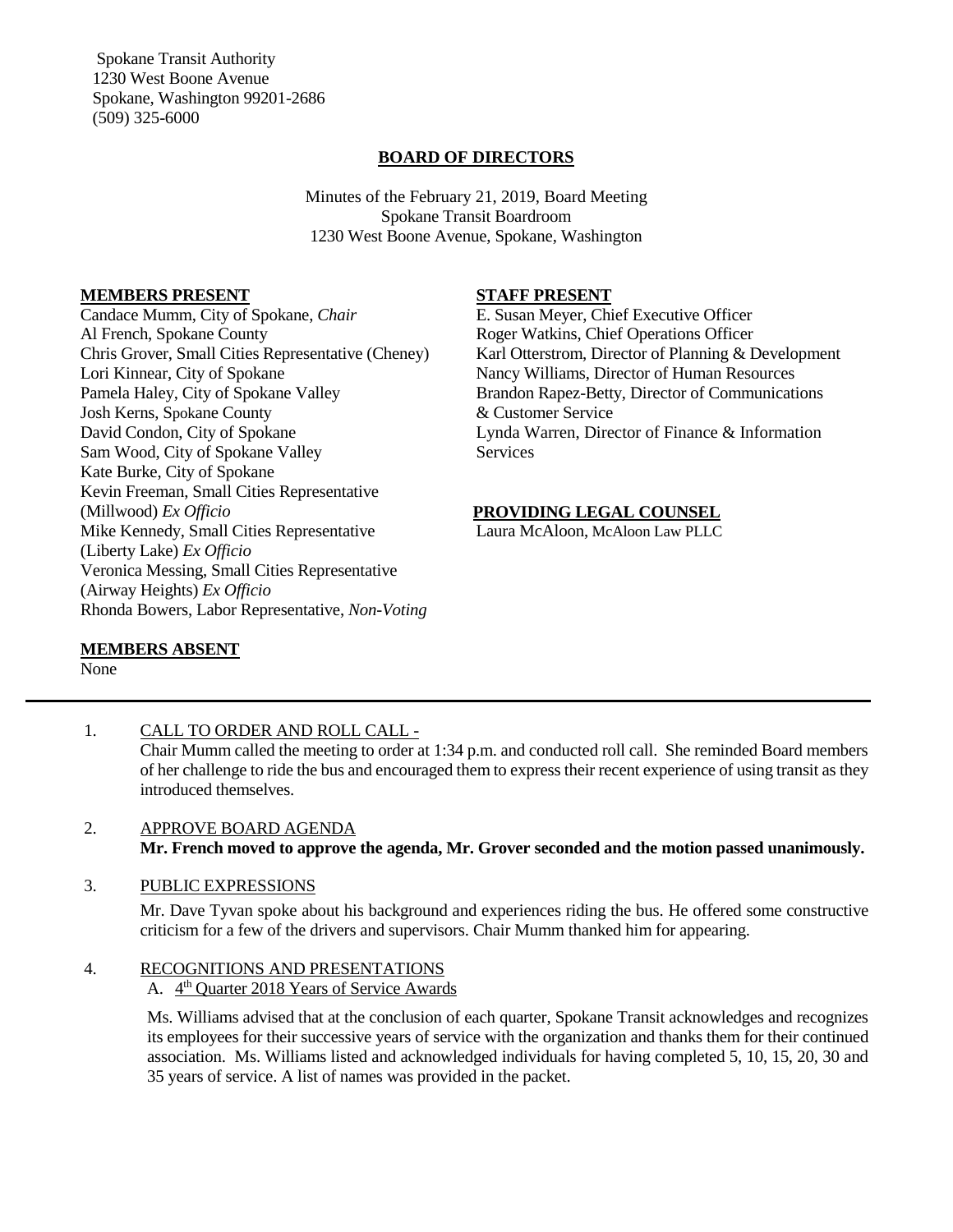## B. 4<sup>th</sup> Quarter 2018 Employee Recognition Committee Awards (ERC)

Ms. Williams noted that ERC is a Board approved recognition program to acknowledge employees who go the extra mile to help STA achieve core objectives. The program is administered by an employee committee and is very successful. She noted it is recognized by employees as a prestigious award. A list of the award winners was announced and included in the packet.

### 5. PUBLIC HEARING:

### A. September 2019 Service Revisions - Draft Recommendation

Mr. Otterstrom presented draft recommendations for the September 2019 Service Revisions. He noted the entire program was reviewed last month but was being presented here as a public hearing.

Following the presentation, Chair Mumm called for comments. None were forthcoming. Chair Mumm noted she was going to close the hearing but wanted to ensure the Board could access the plan. She asked if the hyperlink in the packet or on the website could be sent to the full board. Mr. Otterstrom said that could be done and he noted that the final recommendation would be completed by the end of the month and a link will be sent to Board members when it is available.

Mr. Otterstrom noted one of the recommendations is to make the Cheney changes in May (not September). He said this is a smaller change that only requires CEO approval but staff are bringing this to the Board's attention for information.

## 6. BOARD ACTION – CONSENT AGENDA

- A. Minutes of the January 17, 2019, Board Meeting Corrections/Approval
- B. January 2019 Vouchers *(Lynda Warren)*
- C. 29th and Regal Budget Reallocation *– (Karl Otterstrom)*
- D. Division Study Agreement for the Joint Management of Division Street Transportation Planning Study between Spokane Transit Authority (STA) and Spokane Regional Transportation Council (SRTC) *(Karl Otterstrom)*

## **Mr. French moved to approve Consent Agenda 6A through 6D. Ms. Haley seconded and the motion passed unanimously.**

### 7. BOARD ACTION – COMMITTEE RECOMMENDATIONS

### A. STA Moving Forward Performance Matrix and 2019 Performance Measures

Ms. Kinnear advised that this item was presented to the Performance Monitoring and External Relations Committee on February 6, 2019. She deferred to Mr. Watkins to present.

Mr. Watkins reviewed the STA Moving Forward (STAMF) matrix components and referred directors to [www.stamovingforward.com](http://www.stamovingforward.com/) for full details on what is being tracked. He then focused on the 2019 Performance Measures and noted a few are being modified for 2019 and the balance remain the same as approved by the Board in 2018. The measures being modified for 2019 include:

- Fixed Route Ridership 2019 goal-2.0% increase from 2018 ridership (2018 goal was 1.5% increase from 2017 ridership)
- Vanpool Ridership goal-1.0% increase from 2018 ridership vs. 2018 goal of 2.5% increase from 2017
- Paratransit Passengers per Revenue Hour 2019 goal is 2.8% vs. 3% in 2018
- Fixed Route Ease of use  $-2019$  goal is 60% vs. 58% goal in 2018 representing the percentage of fixed route passenger boarding(s) occurring at locations where a passenger shelter is provided.
- Maintenance Cost Paratransit / Vanpool 2019 goal is \$1.28 (or less) per mile vs. \$0.92 (or less) per mile in 2018 - which is an increase due to replacement of mobile data computers (MDC) being reclassified as an operating expense not a capital expense.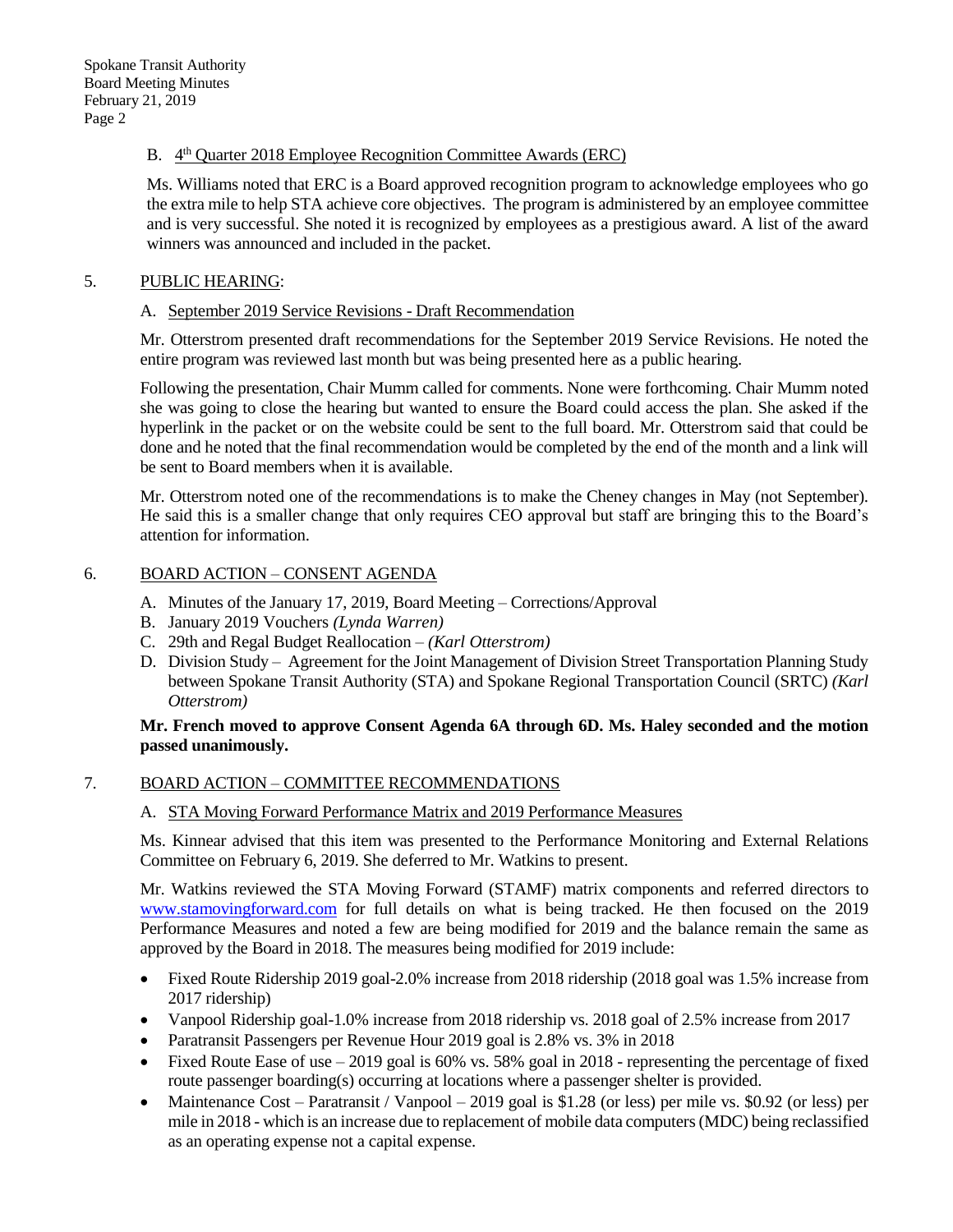## **Ms. Kinnear recommended the Board approve the 2019 Performance Measures as presented. Mr. Grover seconded the motion and it passed unanimously.**

## B. Discuss Bus Stops at Helena and Napa Streets on Sprague

Ms. Meyer advised that she and Mr. Otterstrom worked together to prepare the presentation and Mr. Otterstrom took the podium. He noted that the agenda item could be found in the grey folder, along with a copy of a letters received from Mr. Scott Simmons, Director of Public Works, City of Spokane. He advised this item was introduced to Board Operations Committee on March 13, 2019, and was discussed and they recommended to send it to Planning and Development Committee via the Board for consideration of the bus stop location alternatives requested in the letter. Today, staff are bringing it to the attention of the full Board for information and referral to Planning and Development Committee.

Mr. Otterstrom advised that staff will seek policy guidance related to the City of Spokane's request, as it would result in operational changes to transit service on a portion of Sprague Avenue and because it has implications for outstanding project expenses and additional high-performance transit (HPT) investments on Sprague Avenue. He reviewed the specific requests and statements of the letter and provided background context of service in that corridor. He spoke about the City of Spokane Comprehensive Plan in 2001 – themes, overall goals, and transportation options, and reminded the group the goal of *Connect Spokane*: "High Performance Transit to connect Spokane County's urban centers and destinations". He reviewed the background of the corridor and the history of changes made during the design planning stage and showed before and after pictures of stops in question.

Mr. Otterstrom provided a considerable amount of detail on the project and then reviewed the transit project expenses and noted the Board Operations Committee is recommending the written request submitted by the City of Spokane on January 24, 2019, be referred to the Planning and Development Committee for consideration.

Chair Mumm advised that Board Operations Committee had held a lengthy discussion and felt the appropriate process would be to go through the Planning and Development Committee. She said there is a lot to consider and wanted the Board to have full background. Mayor Freeman said that as a member of the Planning and Development Committee, he would be interested in hearing from Board members from the City of Spokane on the matter. Discussion ensued. Mayor Condon noted he thought city staff should be invited to the Planning and Development Committee meeting. Chair Mumm reminded of the process and explained why city staff had not been invited to the Board meeting. Chair Mumm and Mr. French provided guidance to staff of specific items they would like to hear about at the Planning and Development Committee meeting. Chair Mumm also suggested Mayor Condon communicate with Mr. Simmons regarding obtaining his delay assertions, etc., and have that information provided at Planning and Development Committee, too.

## **Mr. Grover moved to forward to Planning and Development Committee as presented and to invite city staff. Mr. French seconded the motion and it passed unanimously.**

8. BOARD ACTION – OTHER None

### 9. BOARD OPERATIONS COMMITTEE:

### A. Chair's Report

Ms. Mumm asked the Board to look at the rest of the year to try to move one or two meetings to an alternate location. She thought there might be an opportunity to take meetings deeper into community being served, suggesting possibly in Cheney. She asked if the Board would be willing to consider moving a meeting to one or two other locations.

Mr. French replied that in the past it had been done and it presented a challenge for the Audio/Video (AV) setup to record and broadcast as well as being challenging to advertise the meetings in such a fashion and to an audience that would get people to show up. He advised he wouldn't want to build the expectation that a lot more people would show up. Chair Mumm said she had already met with AV crew and they only need notice one day ahead of the meeting. She said it just might offer more convenience for people out in the West Plains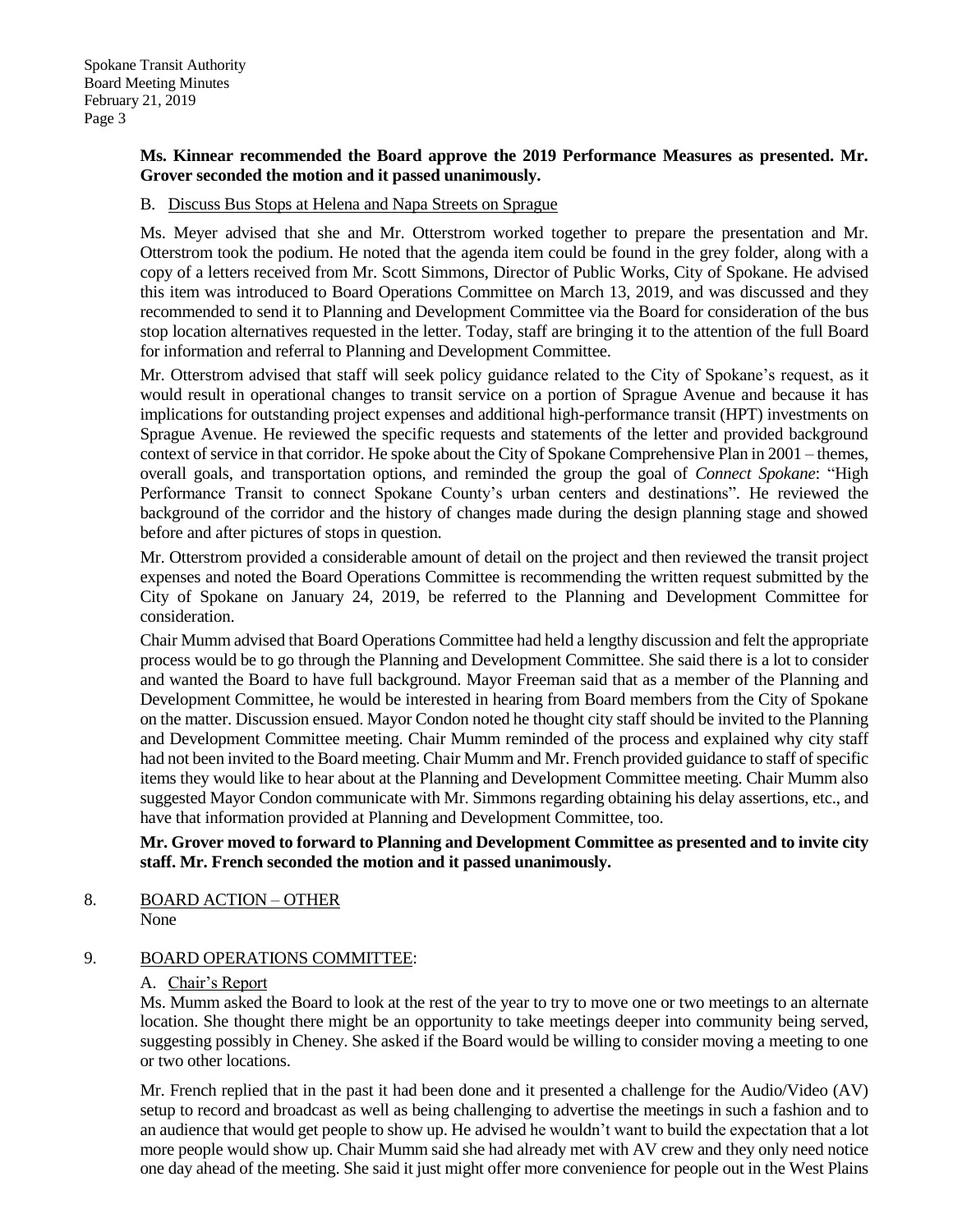Spokane Transit Authority Board Meeting Minutes February 21, 2019 Page 4

> or Spokane Valley. Ms. Messing suggested it might be easier for a Committee to meet instead of full board. Ms. Mumm asked for further comments or suggestions. Brief discussion ensued.

*Mayor Freeman left the meeting.at 2:45 Council member Lori Kinnear left the meeting.at 2:46*

### 10. PLANNING & DEVELOPMENT COMMITTEE:

### A. Chair's Report

Mr. Grover noted Mr. French had chaired the meeting in his absence. Mr. French said the report summarized by Mr. Otterstrom was about 29th & Regal intersection improvement budget being reallocated to the overall Monroe Regal Line as a consent agenda item. Also of note, staff provided the committee an overview of the Transit Development Plan (TDP), which is STA's six year plan that is updated annually, as well as a review of the work program for the committee, and the Central City Line Design and Public Outreach efforts. Additionally, Mr. Watkins provided an update of the Zero Emissions Fleet study.

### 11. PERFORMANCE MONITORING & EXTERNAL RELATIONS COMMITTEE:

### A. Chair's Report

Mr. Kerns advised that Chair Kinnear left her report with him to review. The committee approved the STA/SRTC agreement for the Division Street Study that provided for reimbursement for activities within the scope of study to be managed by STA, saying SRTC will oversee the consultant contract and will be responsible for paying for work performance. The City of Spokane also a partner in this study. The committee approved the Moving Forward Performance Matrix and 2019 Performance Measures as reported today. Reports to committee included 2019 Service Revisions, 2018 Paratransit Survey findings, and Legislative update from CEO. The next meeting is March 6th.

### 12. CEO REPORT

 **Ridership** - Ms. Meyer provided an in depth look at Ridership statistics for January 2019, percentage of increase/decrease, number of rides, 2019 goals, and On-Time performance for Fixed Route and Paratransit.

She reviewed the specifics of the Fixed Route Universal Transit Access Pass (UTAP) ridership and noted Eagle Pass ridership was down 7.2%, or 6,027 rides. This reduction is a continuation of the reduction in ridership since the service change in September 2018 in Cheney and staff expects it to continue to be down until the service change in May. Ms. Meyer provided an overview of the other UTAP programs and offered that staff will provide an update to Kendall Yard program in March. She explained the difference between Revenue vs. Non-Revenue ridership and the performance for each in January. She noted staff will continue to evaluate ridership and will report in March when year-end 2018 numbers are available.

- **Revenue Update** January 2019 Sales Tax (November 2018 Sales) up 9.7% above January 2018; 9.7% above year-to-date and 10.9% above budget year-to-date. Expenditures for 2018 have not been closed out and will be provided in March.
- **Legislative Update** She provided committee cut off dates, the bills staff are watching, and impacts they may have on transit. Many bills still being heard are Puget Sound-centric, not applicable to STA's Public Transportation Benefit Area (PTBA). Long term goal is to electrify the fleet and many of these could benefit STA.
- **Federal Update** Congress passed and the President signed the Fiscal year 2019 Appropriations including the Transportation – Housing & Urban Development (HUD) bill. The Grant Capital Investment Program of \$2.55B is the most relevant to STA because that is where the Small Starts grant program is (\$526.5M v. \$401M in 2018). This is the year staff expects to have an agreement with FTA for the Central City Line. Also reviewed were the Bus/Bus Facilities funding for (*formula)* and (*competitive)* grants and also the Low/No emissions grants (*competitive*).
- **Surplus Van Grant Program** Applications accepted through February  $22<sup>nd</sup>$  and review, scoring, and announcements will occur in March, with distribution anticipated in May.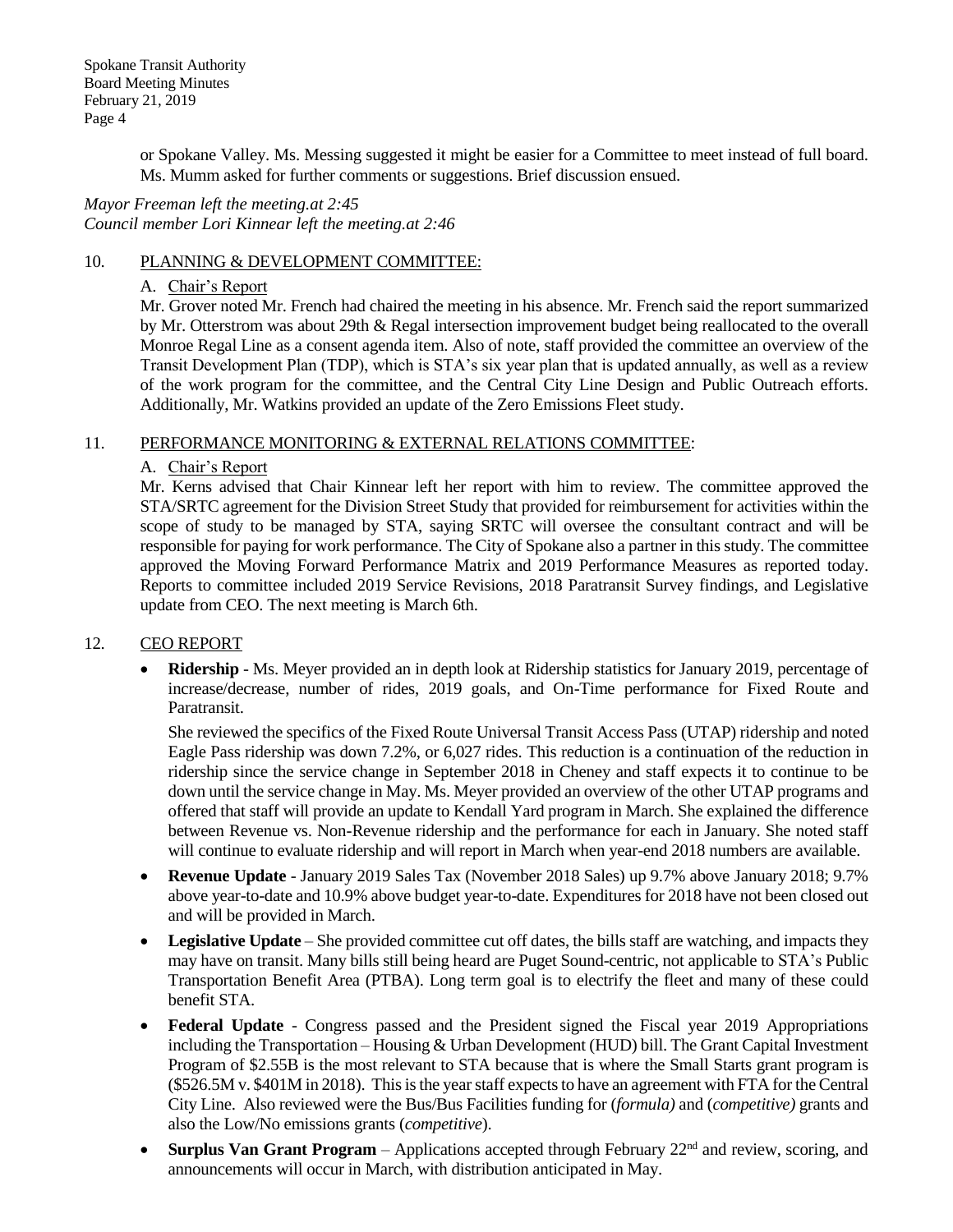Spokane Transit Authority Board Meeting Minutes February 21, 2019 Page 5

- **Boone Northwest Garage** pictures and brief update. On time, on budget.
- **Folding E-Bikes** Allowed on buses as long as they are able to be folded and stowed out of the aisle. Chair Mumm requested a demonstration of a folding e-bike in the future.
- **Transportation Demand Management Executive Board** Ms. Meyer was appointed to the board and will provide information as the group develops plans and recommendations to the Secretary of Transportation Washington State.
- **Central City Line Open House** Held February  $19<sup>th</sup>$ ; 60% design renderings of stations; over 50 members of public in attendance. The next open house will be associated with the construction phasing review in the fall of 2019.
- **American Public Transportation Association** (APTA) hosts a legislative conference annually in Washington, DC. She advised Chair Mumm, Commissioner French, Deputy Mayor Haley, and Mayor Freeman will accompany CEO and staff in mid-March.

## 13. BOARD INFORMATION

- A. Committee Minutes
- B. January 2019 Sales Tax Summary
- C. December 2018 Operating Indicators
- D. 2019 Transit Development Plan (TDP) Overview
- E. Central City Line (CCL): Design and Public Outreach Update
- F. 4<sup>th</sup> Quarter 2018 Service Planning Public Input Report
- G. Low Income Pass Program Update
- H. 2018 Paratransit Survey Findings

### 14. NEW BUSINESS

*(None)*

### 15. BOARD MEMBERS' EXPRESSIONS

Mr. Kennedy complimented STA for the program that provides retired vans to organizations. Merry Glen is a residential home that his daughter lived in for many years. The program provides vehicles and allows these organizations to offer a better quality of life to residents. He thinks STA does a lot of good things but this program has an especially warm place in his heart, providing quality of life to individuals that really need the help.

Mayor Grover complimented STA on behalf of the City of Cheney and EWU students for staff's quick and thoughtful response to the decrease in ridership. He mentioned there had been a lot of construction and the redesign of the PUB also affected ridership, but said he really appreciated the quick response.

#### 16. EXECUTIVE SESSION – 3:10 – 3:30; 3:30 – 3:40

At 3:10 p.m., Ms. McAloon announced that the Board would adjourn for an Executive Session for the following purpose:

- 1. Considering the selection of a site or the acquisition of real estate when public knowledge regarding such consideration would cause a likelihood of increased price. (RCW 42.30.110(1)(b)).
- 2. To discuss Litigation that has been specifically threatened to which the agency, the governing body, or a member acting in an official capacity is, or is likely to become, a party.  $(RCW 42.30.110(1)(i)).$
- 3. Although collective bargaining is not subject to the Open Public Meetings Act, the Board is announcing its intent to discuss that as well.